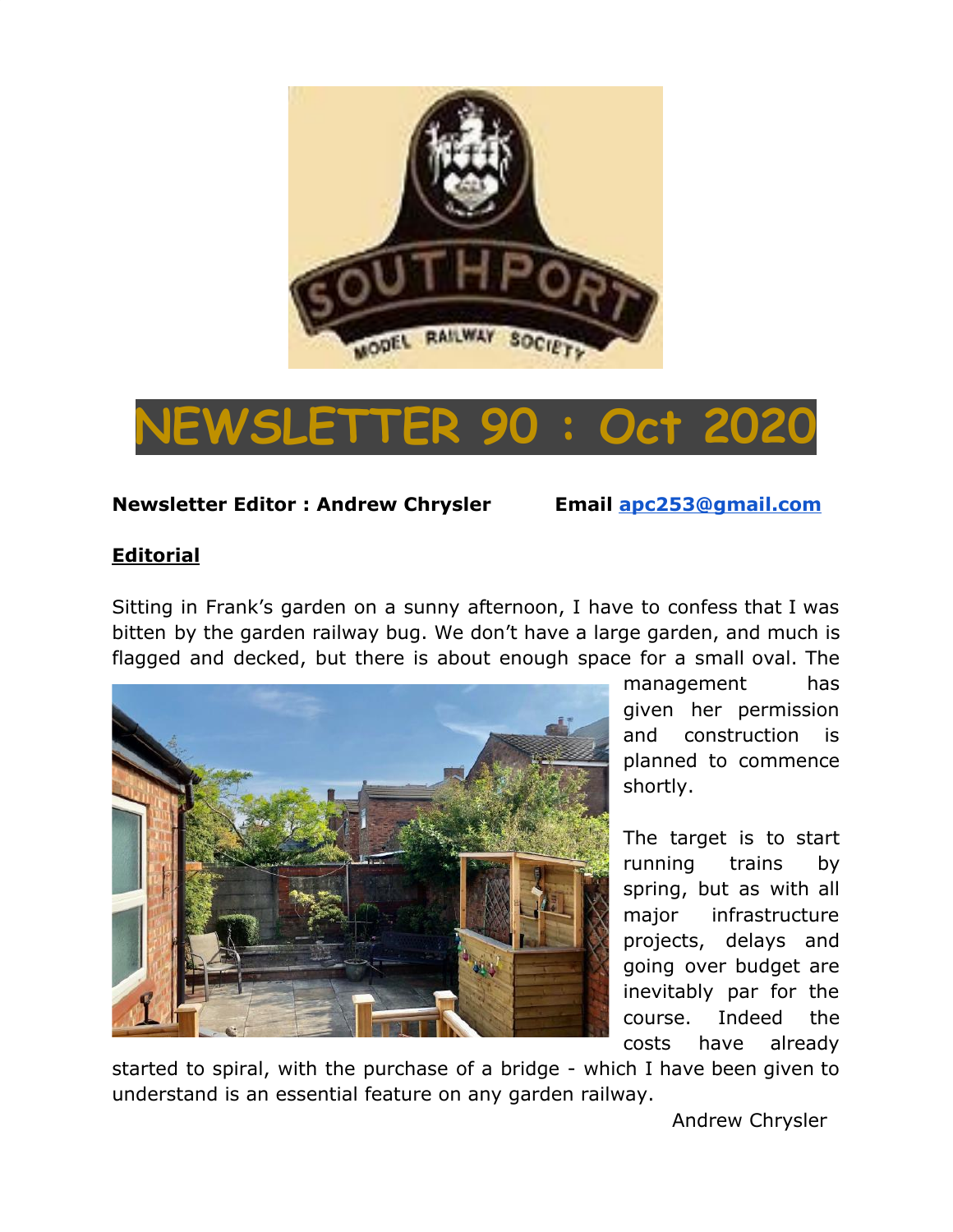## **Events Diary.**

There is a weekly "zoom" meeting. The link for this meeting is sent by email each week. Please be certain to use the current link, old ones will not work.

## **Chairman's Notes.**

Well, I really did think that we might have eventually been able to meet at the clubrooms later this autumn for a sort of social event, albeit socially distanced and wearing appropriate protection. However, it looks as though that is now impossible and will be that way for some time. Indeed, I believe we should limit the number of people in the building at any one time. Please take note of the national and local rules (which seem to be changing almost daily) regarding numbers of people allowed to meet and comply with them.

Back to club activities. It is very nice to see so many of our members making use of our virtual meetings via zoom. It would be great to see the few who have not attempted to meet by that format. If you are unsure of what to do, please give me a call and I will try to lead you through the technology - it really is quite simple although a little more difficult for the host (me) when I struggle to see the writing on the laptop screen.

I would like to welcome to the Club a new member, Ken Peers. Ken was introduced by Colin and is a N gauge modeller. I have also been in contact with Paul Jackson who we have not seen at the Club largely due to the Covid restrictions and Paul's heavy workload. Hopefully we will meet him shortly on our zoom platform.

At long last I have updated our membership booklet and hope to get this out to you within the next couple of weeks or so. You will recall that over the summer months I have been copying to you (via a link) various railway themed photographs that have appeared in our newspaper. Unfortunately over the last month this sort of photograph has dried up. Has the editor changed from a railway buff to someone more interested in nature?

The club has a couple of small layouts (Shell Cove and Clairmont Old Quay) that will fit into the back of a car and so can be offered to local exhibitions/fetes etc (whenever this sort of activity starts up again). However, Shell Cove has always caused a bit of a problem in the fiddle yard area (intermittent derailments, problems with the points and some inflexibility in operation). We have always wondered how to improve this situation but the geometry of the points available at the time made any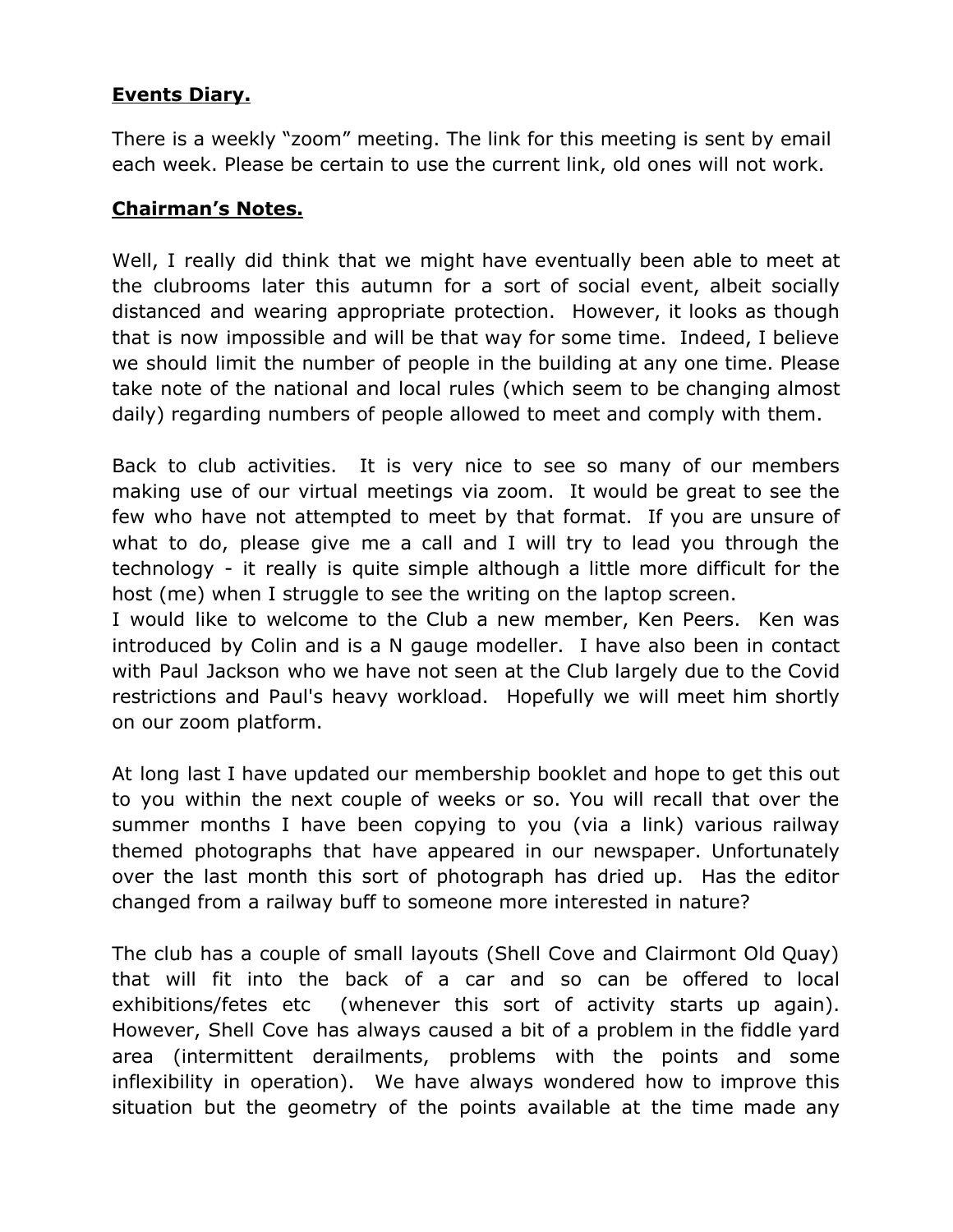changes difficult. I understand that PECO now make a curved point in N gauge setrack (2nd and 3rd radii) which appears to fit the bill. I had a play around using Anyrail design software and it appears that we could have a fiddle yard with 7 roads (3 in the up direction, 3 in the down direction and a single bidirectional road with the longest road accommodating a 5 coaches and a tender loco, as shown in the diagram below.



I think this is worth a further look. Unfortunately this will require 14 points at a cost of £150-£200. Reducing the number of roads to 5 would save 4 points. It all depends on how generous the committee is likely to be with releasing funds.

I think that will be all for now - I need something to write about next month!!

Ian Shulver

## **Secretary's Notes.**

Well, I'm still attending the clinic to have my leg wound dressed (sustained at the clubroom in mid-August) but it is beginning to heal although may take another month, as it is down to 3cm across. However, I am also pleased to report that I have achieved much more effective hearing aids following transfer to the Aintree Audiology department. I'm beginning to feel like Private Godfrey in more ways than one.

The last couple of weeks I have attended Eastbank Lane at around 2000 on Tuesday for about an hour to run some of my trains. Although I have a large layout in my cellar, it is really a collection of secondary lines set vaguely in the West Country so it isn't really able to offer much scope for highballing – at over 40 years old with handbuilt track on traditional boards, it is also showing its age a bit.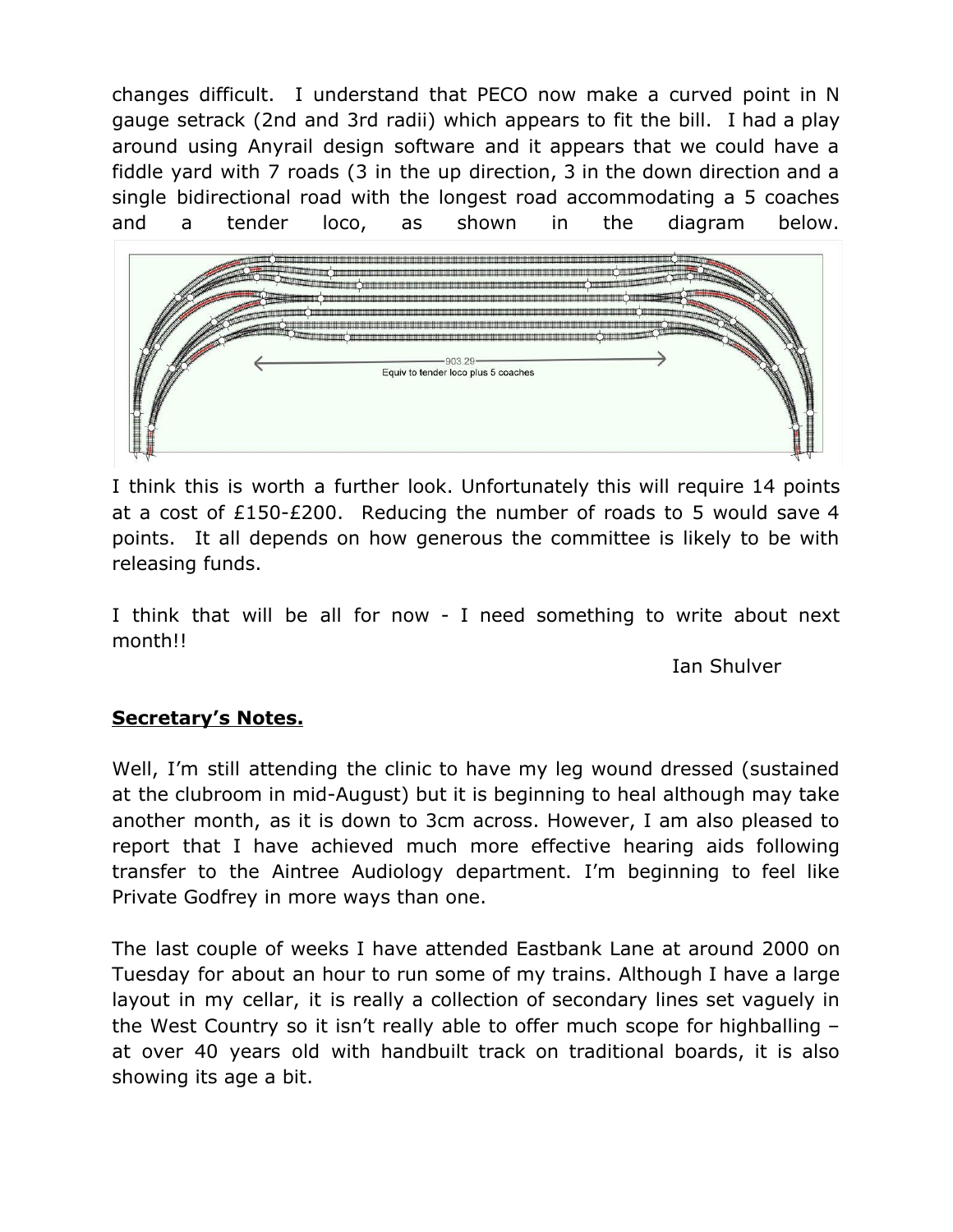Anyway, last week I ran my Kernow Gateway stock and O2, Oxford Adams Radial and Hornby push-pull Maunsell All rtr stuff. I already have some kit-built versions of the same prototypes in different liveries. I will be trialling these in the next few weeks, but my first thoughts are that the new stuff has serious problems with the skin of rice puddings, although it looks perfect!

I have put some video of both of this week's runs on our WhatsApp group for those of you who access this. I have been attending at club time on Tuesdays and as long as you come with masks, I don't see why a couple of others couldn't also attend and enjoy the wonderful environment which Barry, Rowan, Frank, Colin, Graham, Ian, and others have created.

This week it was the turn of a Heljan Night Owl and my class 89. The former is quite heavy and may pass the rice pudding test (when I fit the couplings!) and the latter had no issue with all of the club coaches as it is built on a traditional Hornby chassis and is also quite weighty. The class 89 is from a class of one built by BR and then retired as the production run never happened and was briefly reactivated by GNER in the late nineties. I was based in Leeds at the time and quite often had to travel to KX and used to watch out to see if I was going to get Avocet. I think it suffered the rare distinction for a train of being named by Mrs Thatcher (eek!).

Meantime, in my garden railway during the fine weather I have been working on installing barriers around my 3 foot gauge line. On one famous occasion, a train of Accucraft Isle of Man coaches was captured on video following "Old 97" over the edge. And on another occasion I had to sprint after and save a Baldwin in steam when the tender with all the r/c gear detached. I will do the same on the more vulnerable parts of the 2 foot gauge as well. Fortunately I have a good stock of oak floorboards salvaged from the house conversion.

I have notified a number of sources that our exhibition this November has been deferred but that we hope to hold one next year which will focus on members' work during lockdown.

Jim Ford

## **Where's Andrew?**

We had two correct answers for "Where's Andrew?" last month. Tony Kuivala was first with his answer, the North Bay Railway at Scarborough, despite my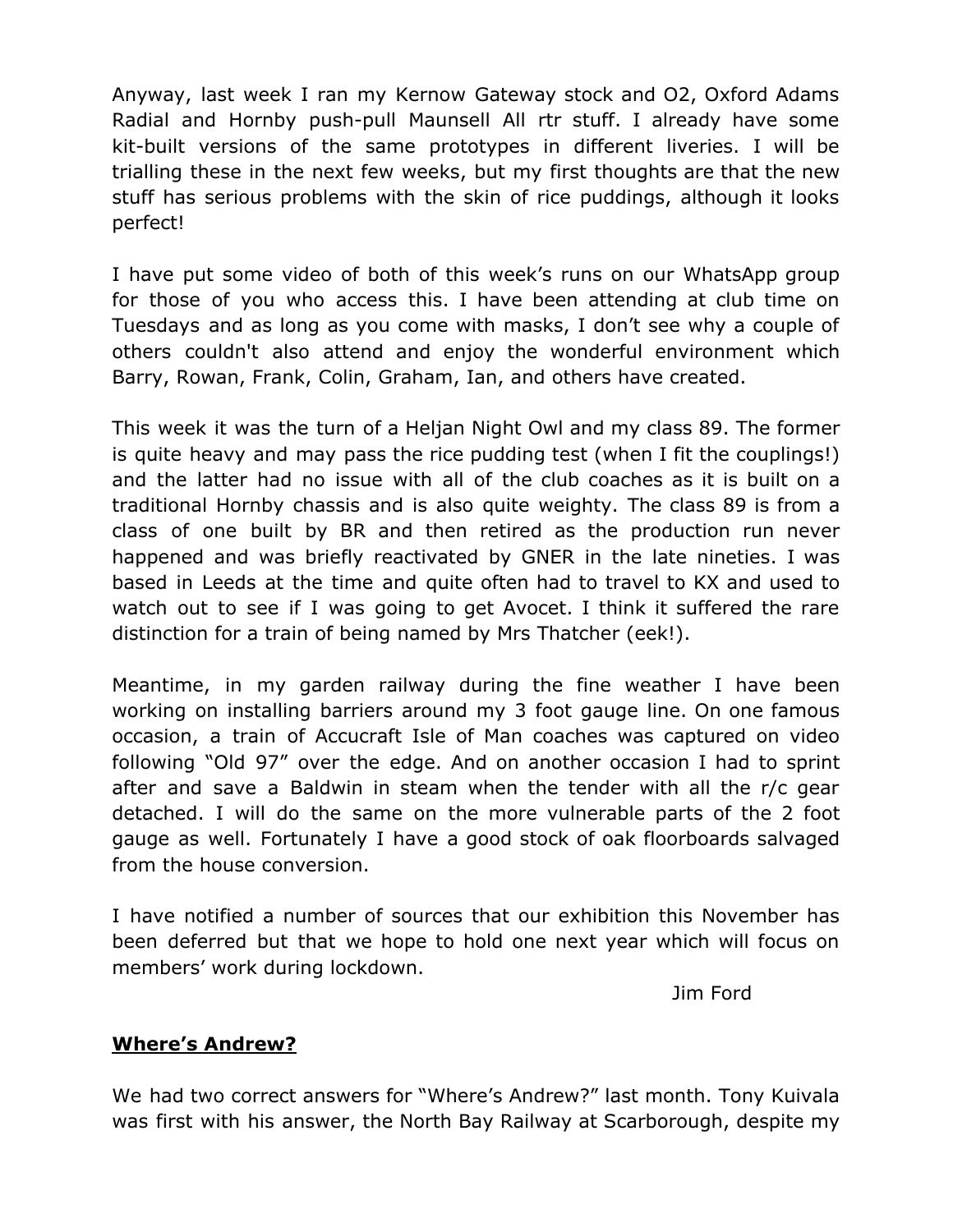using a misleading clue, the loco number, which was not on the photograph used. I suppose that I should really wear my reading glasses when working on the newsletter. Honorable mention to Ian Shulver who was also correct.



![](_page_4_Picture_2.jpeg)

"Big Phil" was good enough to escort me to the train shed across the tracks, and started the oldest one, a Diesel built in 1931 to move it into the light for a better photograph. Big Phil isn't particularly large, but the name was to distinguish him from the other Phil, "Furloughed Phil" who wasn't there at the time. There are no prizes for guessing why Furloughed Phil wasn't at work.

This month I am remembering those days when cruise travel was possible with a picture of this excursion train.

We were joined for the journey by a local choir on these distinctive double deck carriages before catching a minibus back to our ship. The ride was somewhat shaky -

especially on the top deck - but perhaps that can be put down to the effect of the Rum Punch.

## **The Shimla to Kalka Toy Train Integral Shulver Ian Shulver**

I recently had an opportunity to view part 1 of Peter's video of the excursion that he and other members of our Club made to India and the Himalayan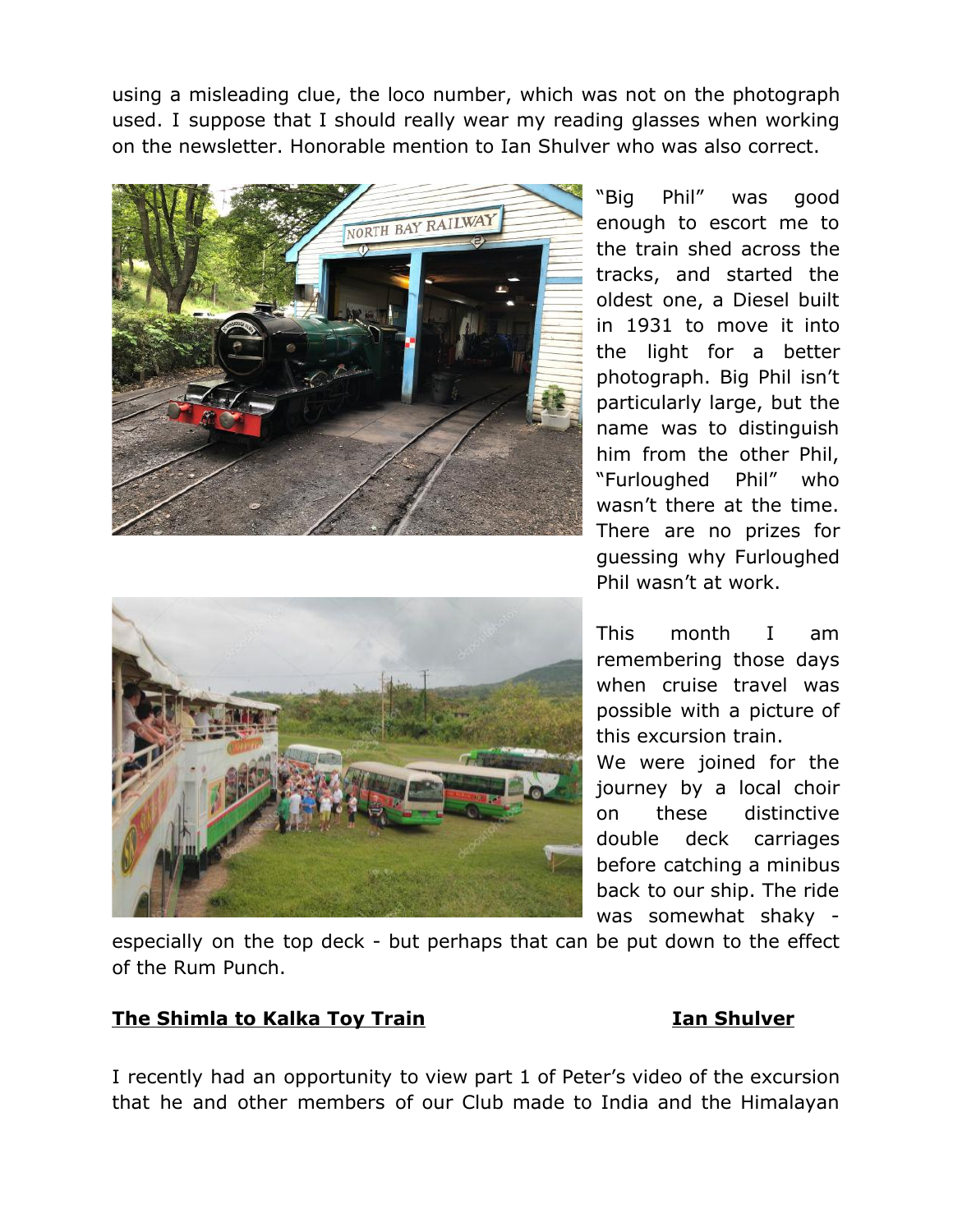Darjeeling Railway in 2011 and this reminded me of a visit we made a few years earlier in 2008. As well as visiting the usual places of interest around New Delhi, part of the tour was to Shimla and a journey on the Heritage Toy Train from there to Kalka. Like the HDR the Shimla Toy Train goes from the northern plains of India into the foothills of the Himalayas but is on the western side of the country. The attached maps show the location of Shimla and Darjeeling.

![](_page_5_Picture_1.jpeg)

Shimla, like Darjeeling, was one of the hill stations where the British Raj repaired to during the summer months to escape the oppressive heat of Delhi and other administrative centres. But back in the late c19 or early c20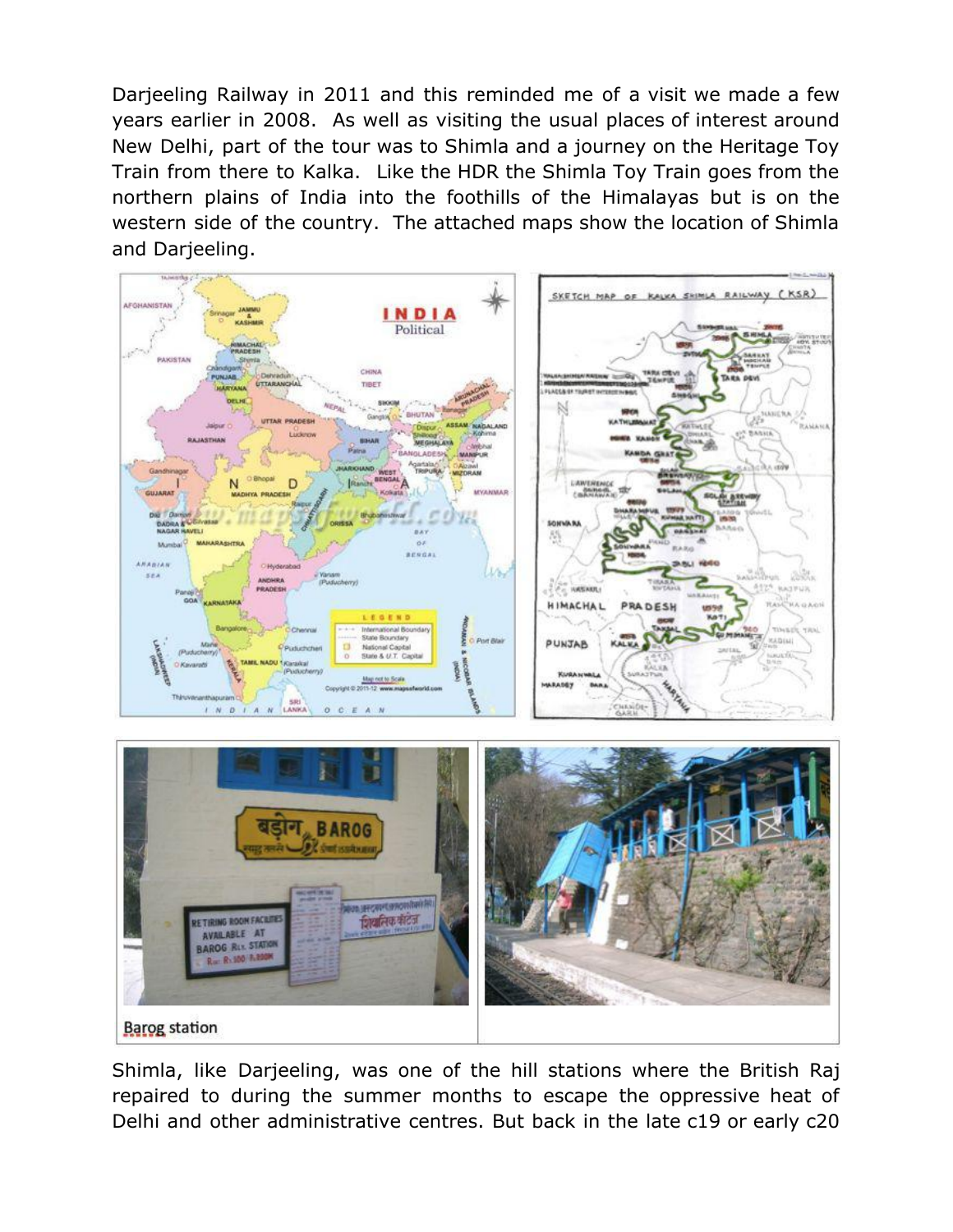the only sensible means of travel was by train. However, the foothills of the Himalayas was not ideal territory for standard gauge trains and so the tradition of building narrow gauges railways from a railhead on the 'lowlands' up to the pleasant hill stations came about.

The railhead for Shimla is Kalka and from there the line climbs for some 96 kilometres gaining over 4800ft in altitude over this distance.

![](_page_6_Picture_2.jpeg)

The rather fine entrance to Barog Tunnel.

Kumarhattidagshai station (altitude 5118ft) and another train on its way to Shimla.

The Shimla- Kalka Railway was initially proposed in 1891 but construction did not start until 1901. It was completed in 1903 during Lord Curzon's reign as Viceroy and Governor-General of India. The gauge of the railway was 2' 6" (762mm) and over the course of its 96km journey it passes through 103 tunnels (although one of these is not in service), the longest being *Barog* at 1.1km.

![](_page_6_Picture_6.jpeg)

Jutogh signal box and station conveniences.

Bridge 83. Most of them are on curves, some even on reverse curves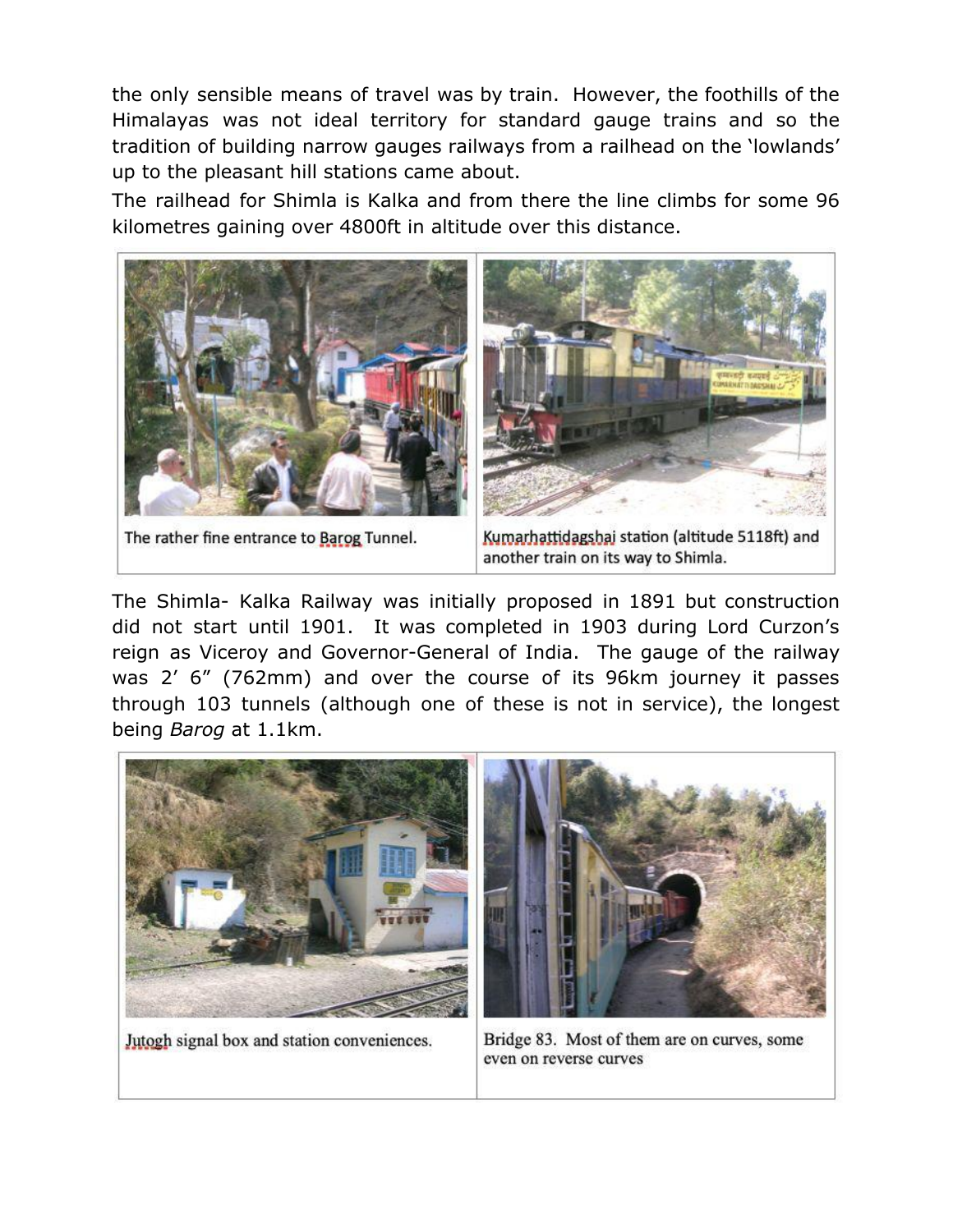There are also over 950 bridges and viaducts but oddly enough there are no girder bridges on the line with only one plate girder span and one steel trestle. Many of the viaducts are multi-arched with up to five levels and resemble in style Roman aqueducts. The ruling gradient of the line is 1 in 33 and less than one third of the line has straight track – many of the curves are extremely tight, the tightest having a radius of 122ft. There are twenty stations.

![](_page_7_Picture_1.jpeg)

Another elegant four storey arched viaduct on one of the loops.

At the head of one of the loops on the steep decent close to Kalka

In the early years regauged 0-4-0 locos from DHR were used but were not powerful enough and soon retired to be replaced by slightly larger 0-4-2T engines manufactured by Sharp Stewart. These were quickly followed by a large purchase of 2-6-2T from Hunslet and which handled most of the rail traffic during the steam period.

![](_page_7_Picture_5.jpeg)

A museum piece, but what was it originally used for - would not be able to pull much up a 1:30 gradient!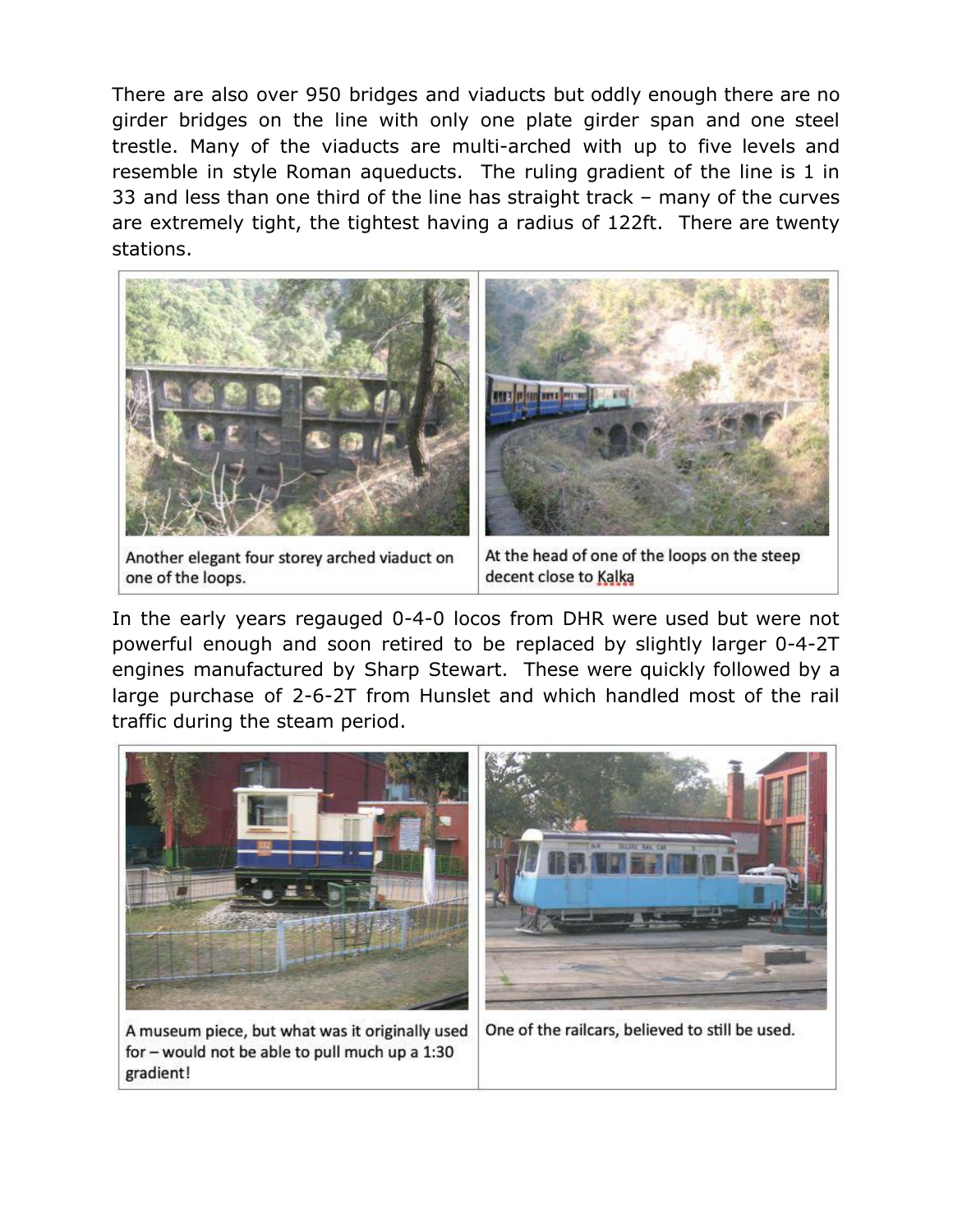In 1928 a pair of 2-6-2+2-6-2 locomotives were purchased. These were very powerful locomotives and could haul long goods trains. However, for commercial reasons they were soon regauged and transferred to the Kangra Valley Railway in Pakistan. Steam operation finished in 1971. Diesel locomotives made their first appearance in 1955 with an articulated model. Currently locomotives are diesel-hydraulic. Railcars have also been used on the line.

Shimla station is situated on the side of a relatively steep hillside and is at an altitude of 6811ft with the town perched precariously around it. The part of the town that we saw had a very English feel to it – including a very English church, a town square, cafes and 'proper' shops. From the promenade around the square there were stupendous views to both the north and south.

![](_page_8_Picture_2.jpeg)

Looking towards Shimla station (just out of sight)

Carriage shed from station

## **Still Here Barry Miltenburg**

Like a lot of clubs, SMRS has been serving a vital purpose providing "fellowship" for its membership during the lockdown and continues to do so within the restrictions in place for social gathering. Either through the regular Zoom meetings or smaller, socially-distanced meet-ups, it's been good to stay in touch. However, this activity does not address the need we have for interaction with the outside World and recruitment of new members.

I would be very surprised if, during the recent months, a number of ex-modellers haven't discovered old train sets, collections in the loft or even old layouts that have been stored away for many a day. There will also be people who have transitioned from work to Furlough to retirement or simply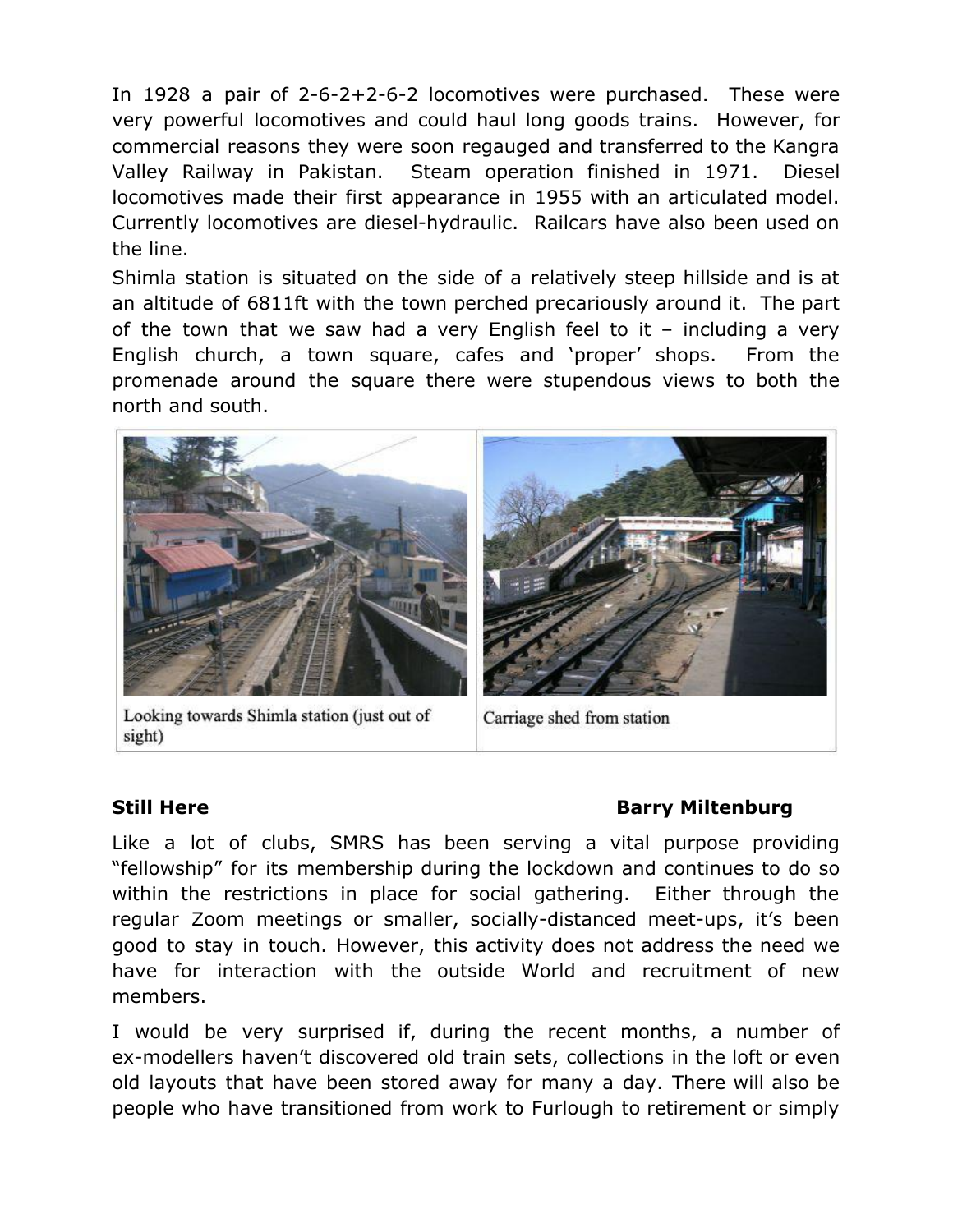just stopped working and who have found railways/model-making as a hobby in their new circumstances. And of course there will be younger enthusiasts who are discovering model trains for the first time.

To reach out to these people, a number of clubs are holding **Virtual Exhibitions** – a collection of video clips posted online showing off the talents of their membership. In some cases, "guest" layouts have been included. I would like to propose that we give this some serious thought. I am happy to use my limited "Movie Maker" skills to edit the whole thing together, adding an appropriate sound-track providing that the members are able to come up with the video clips.

We have Monsal Dale of course and it would be easy for me to do a guided tour of the club rooms to show our facilities (I might ignore the loo!). Claremont Quay and Fishy Tales as a W.I.P. plus some footage of something running on the test tracks upstairs could also be added.

Member's layouts, both indoor and outdoor, would provide useful content as would a feature on Ian's hotel building and some of Derek's whimsical pieces to prove that we know how to enjoy ourselves. The location of the layouts would present no barrier (Malcolm's layout may be many miles away but easy to include) and we can put the footage together at our own pace rather than trying to meet the usual exhibition (mad) deadlines. We probably know a few modellers between us so a couple of "guest" layouts might be a possibility.

I presume that we have the ability to post videos on our website. There is no point using YouTube because our intended audience is local. Our good relationship with The Champion will ensure that we can get some "Advertorial" column inches both ahead of and after the release date of the footage. Directing interested parties to our website for the "exhibition" also gives us the chance to fill in around the edges with pictures of our overseas trips, past activities and the usual contact details.

This might sound a strange suggestion from a member whose own layout currently resides in boxes and paper-plans but I am more than happy to contribute as editor/encourager or even cameraman. If nothing else, if Fishy Tales can be made to run, I can contribute some rolling stock!!

## **Farewell to the Class 483 Andrew Chrysler**

While flicking through the newsletter archive, I came across an article from October last year written by Peter Mills detailing his visit to the Isle of Wight, and this reminded me of my visit in August this year, when we took a last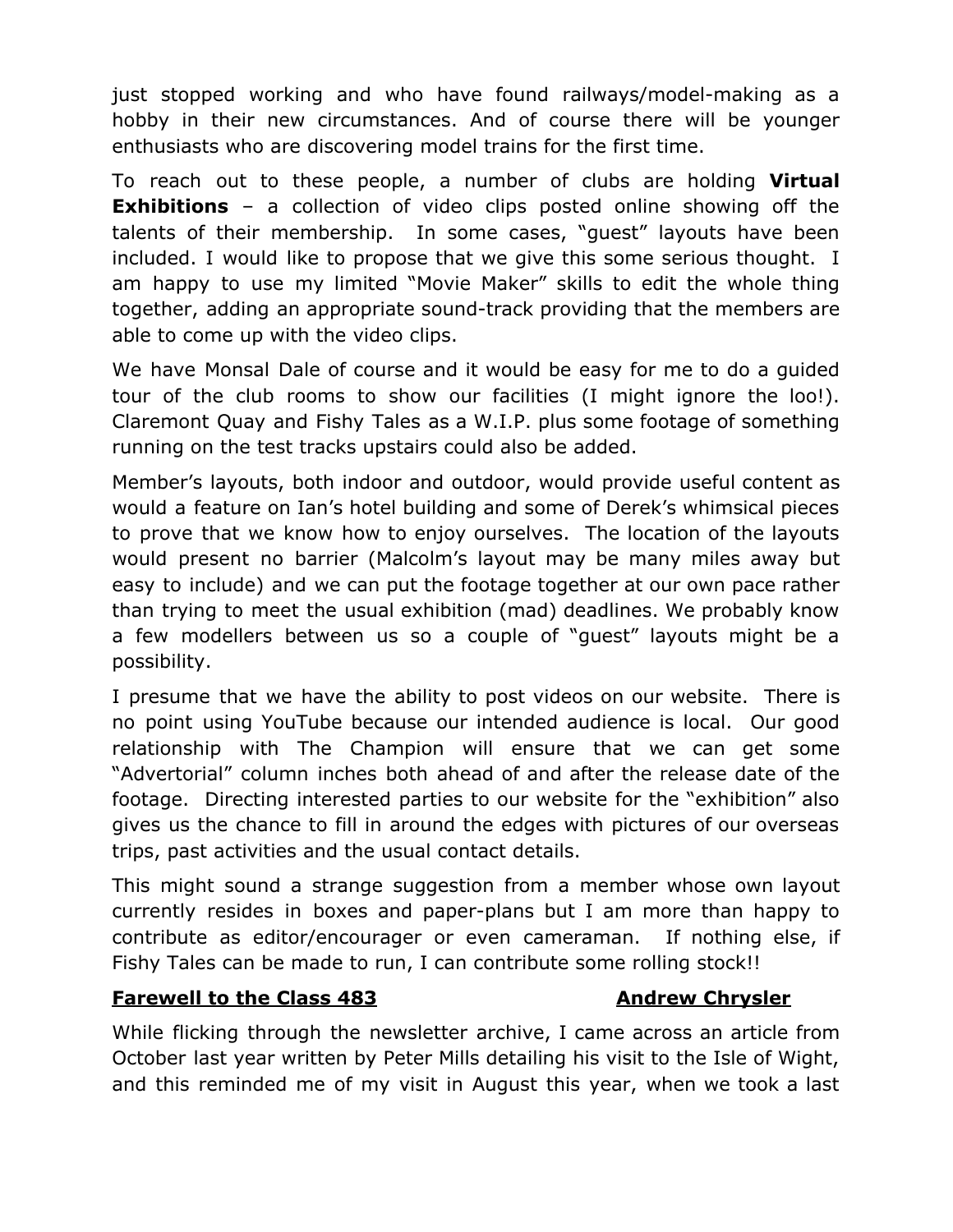![](_page_10_Picture_0.jpeg)

![](_page_10_Picture_1.jpeg)

![](_page_10_Picture_2.jpeg)

ride on the 1938 ex-London Underground stock which is destined for replacement this winter.

We were staying in Shanklin, and rode to Ryde Pier, where there is a Costa coffee shop, with the intention of pausing for lunch. Coronavirus, however, had different ideas, the Costa is currently operating as a take-away only, with much of the seating area in use to provide socially distanced queueing for the ferries.

When I explained that our journey was not to continue to Portsmouth by ferry, a helpful ticket collector directed us to a sheltered bench in a quiet location where we drank our coffees and waited for the next train back.

We stopped for lunch at Ryde Esplanade, and by this time, the rain had stopped, and we enjoyed fish and chips in the sunshine, which was brief - but well timed, as the rain started again while we were waiting for our return train. The second photograph shows the considerable curvature of the platform at Ryde esplanade, which - along with the Ryde tunnel - are the main factors limiting the choice of rolling stock.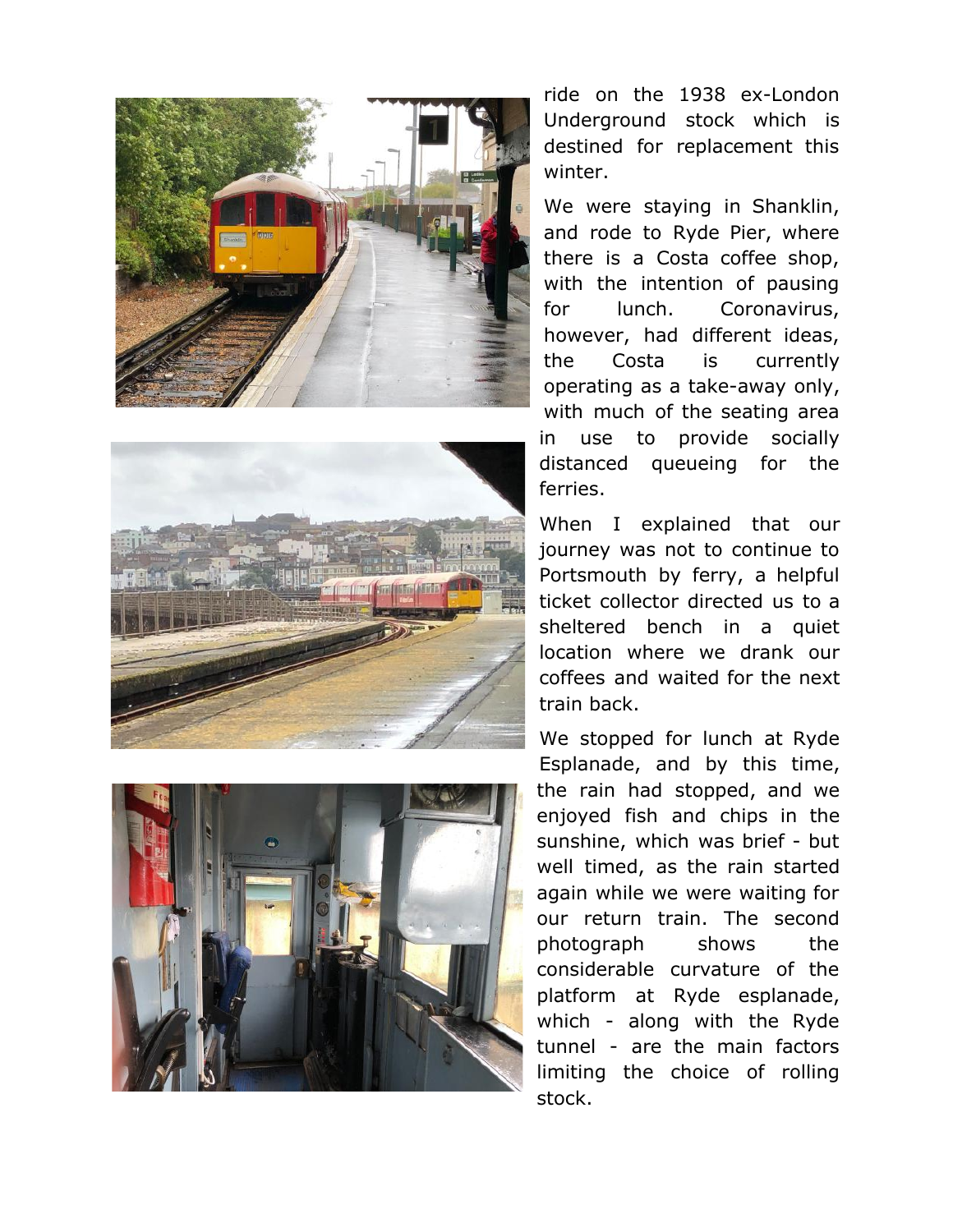We will be visiting the Isle of Wight again next August, when we hope to ride in more comfort on the newer Class 484, which are based on 1978-81 ex-London Underground trains originally manufactured by Metropolitan Cammell and rebuilt by Vivarail, of which a total of five 2-car units are on order.

![](_page_11_Picture_1.jpeg)

Arrangements are in hand for preservation of the Class 483, with the "London Transport Traction Group" declaring an intention to run one on the Epping Ongar Railway in Essex, utilising an on board power supply.

The Isle of Wight Steam Railway announced in 2017 that they intend to preserve some part of a unit as a static

exhibit, but their plans may well have changed, although nothing concrete has been announced, but - finally - the Isle of Wight Steam Railway will be able to boast of having older trains than the main line.

![](_page_11_Picture_5.jpeg)

## **Nine Years Ago**

October 2011 was the date of the Club's very first newsletter, which reported on an Illustrated Talk given by Ian Shulver on the "Comberow Incline" in Somerset, the first outing of "Monsal Dale" in its "finished" state and a report with this photograph of the recent (38th) Exhibition.

## **And Finally…**

Jim Ford recently contributed to the letters page of the Liverpool Echo, and whilst not directly railway themed, it is transport related (and indeed many of Lusitania's passengers would have travelled by train to the docks) and he has offered it for this month's "And Finally" feature.